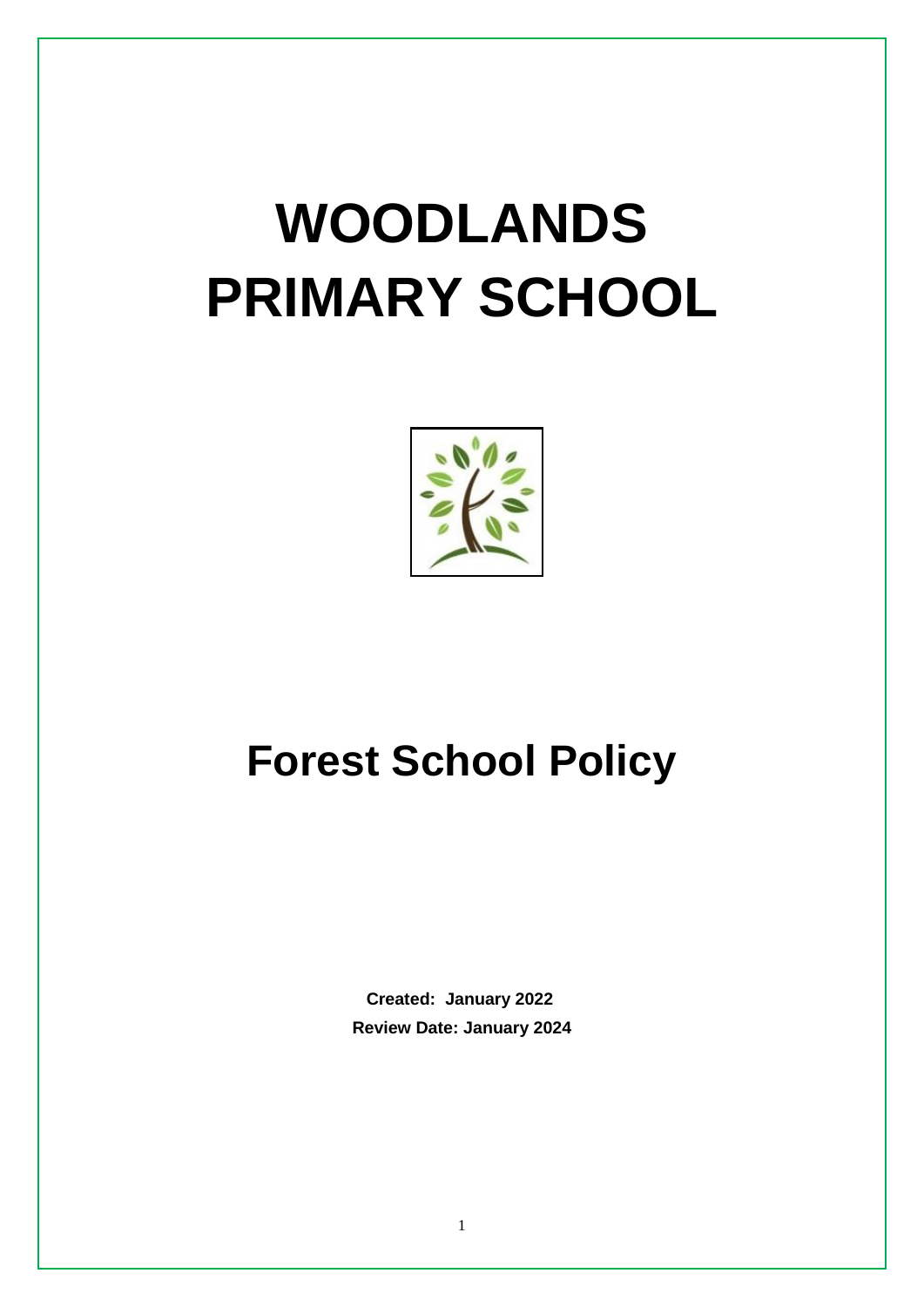## Contents

| Irregular Occurrence/Uninvited guest/Stranger Procedure 7 |
|-----------------------------------------------------------|
|                                                           |
|                                                           |
|                                                           |
|                                                           |
|                                                           |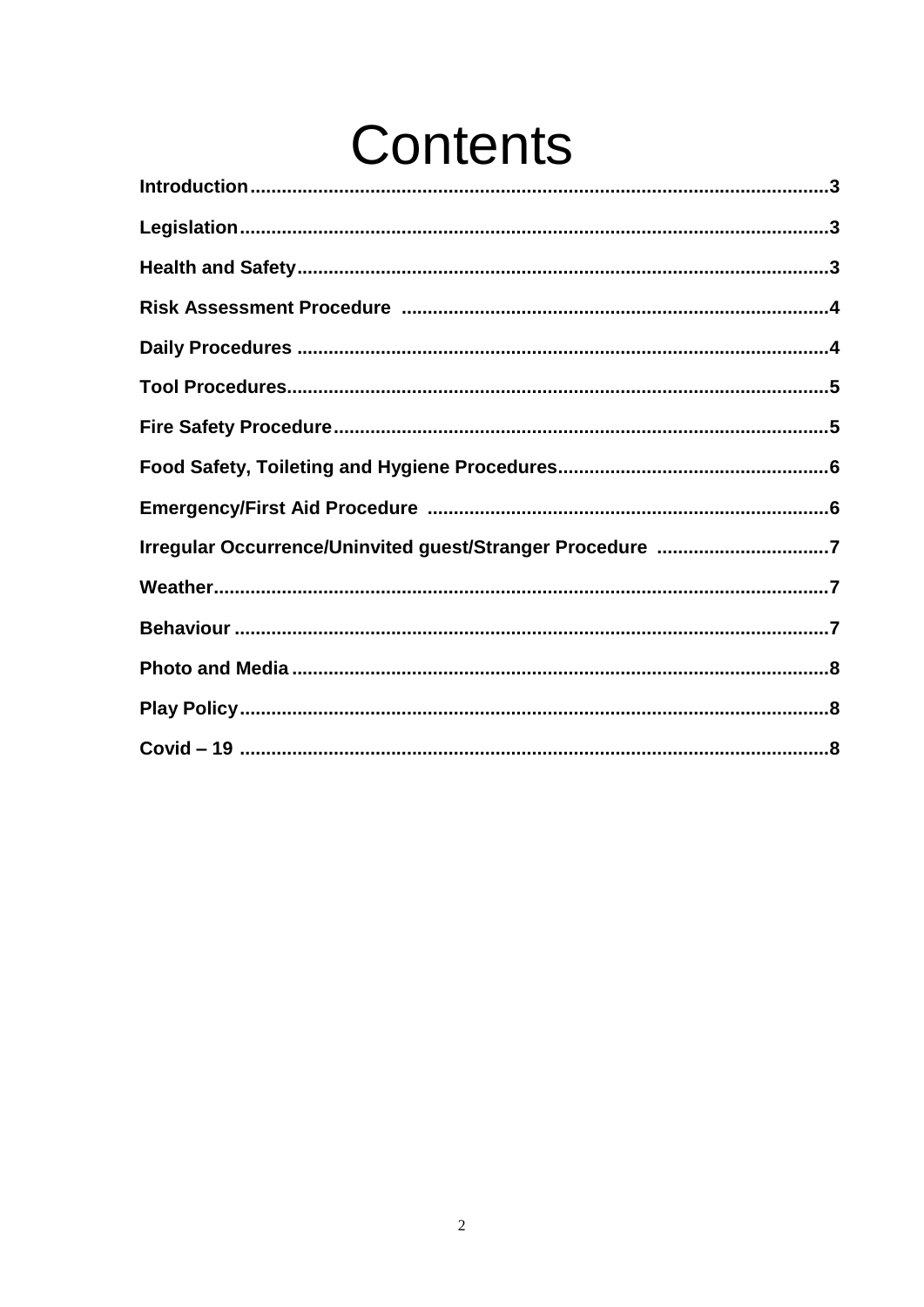#### **Introduction**

Forest School is an outdoor based learning and development approach where children are given opportunities to develop their self – esteem, confidence, social skills, language and communication, physical motor skills, and knowledge and understanding of the environment. The children will learn through hands on learning experiences in our woodland site, led by a qualified Forest School practitioner. The children will be given the opportunity to learn and develop at their own pace and they will also be given opportunities to freely explore the natural environment.

#### **Legislation**

All forest school sessions will be held on the school site. School policies and procedures must be followed like any other normal school day. These can be found on the school website and can be electronically forwarded at request to any other party. All adults working with the children have a DBS check in place. The school by law follows and has these legislations in place. The following policies are adhered to when forest school sessions are being accessed

#### **Health and Safety**

Woodlands Primary School recognises its duty of care for the health, safety and well-being of its employees. It will take effective steps to ensure that this is achieved, so far as is reasonably practicable. In discharging this responsibility, it will take into account its parallel obligations for the health and safety of pupils, visitors and others who might be affected by its operations. The provisions in this policy are intended to ensure that health and safety is an integral part of the general process of risk management which the school operates. Thus, health and safety will be included in the school's review and planning process as an issue essential to the development and maintenance of the school's management systems. The health and safety of all children and staff is paramount to Woodlands Primary School. The staff are expected to work in the forest school area as they would both inside and outside of the school. All parent/guardians will receive a letter prior to any planned sequence of forest school sessions, containing a brief outline of activities and clothing requirements to take part. Children who do not have items such as waterproof clothing will be provided with school clothing. The leader will take a group register to each session which will include relevant medical details.

In addition to promote health and safety during each session the following items will be available for use at the forest school site:

#### **Essential Equipment List**

- First Aid Kit
- Burns First Aid Kit (when lighting a fire)
- Register and medical details of participants
- Mobile phone for immediate contact to school office
- Accident forms (within first aid kit)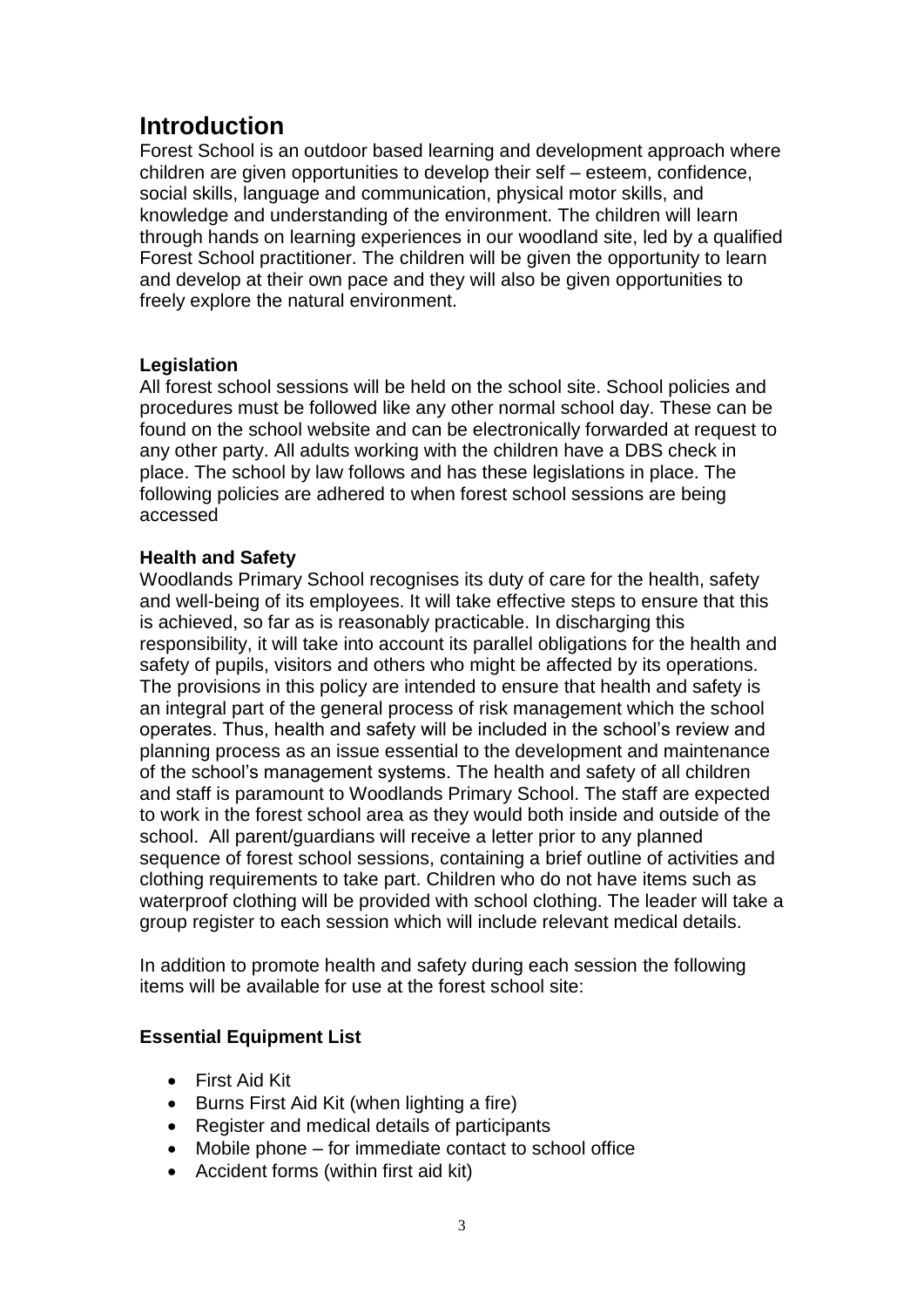- Risk Assessments
- Water
- Tarpaulins
- Fire bucket/fire blanket and fire bag; fire gloves, matches, striker, cotton wool and paper (when lighting a fire)
- Hand wash bowl/washing up bowl with washing up liquid/antibacterial hand wash and 2x towels
- Work gloves
- String, rope and scissors
- Refreshments bag/box when needed (hot chocolate, fruit, milk, cutlery, cups and any other relevant resources)

#### **Risk Assessment Procedure**

At Woodlands Primary School the risk assessment is designed to protect all that are involved in any forest school session. By carrying out the risk assessment we are protecting those that deliver and those that participate. HSE have advised to follow the five step procedure to identify and address the risk:

- 1. Identify the hazards
- 2. Assess the risks
- 3. Control the risks
- 4. Record your findings and implement them
- 5. Review the controls

The site will be risk assessed prior to beginning the programme. This is to remove/become aware of any hazards to participants and members of staff will minimise the risk. There will also be a risk assessment carried out prior to each session by the forest school leader or other members of staff outlining the possible risks linked to the activities being carried out, for example; if using tools during a particular session highlight the risks of using them on that day in line with the requirements outlined by the forest school practitioner in the daily risk assessment form. There will be two risk assessments in place:

- i. Forest School Site Risk Assessment
- ii. Forest School General Activities Risk Assessment

#### **Daily Procedures**

#### **Pre-session**

- Carry out risk assessment linked to activity/site
- Ensure resources are available and sufficient
- Ensure essential equipment is on site (listed in Health and safety section)
- Ensure session can go ahead in line with weather procedure

#### **Session**

- Record any new risks/hazards and report to forest school leader
- Implement health and safety of self/participants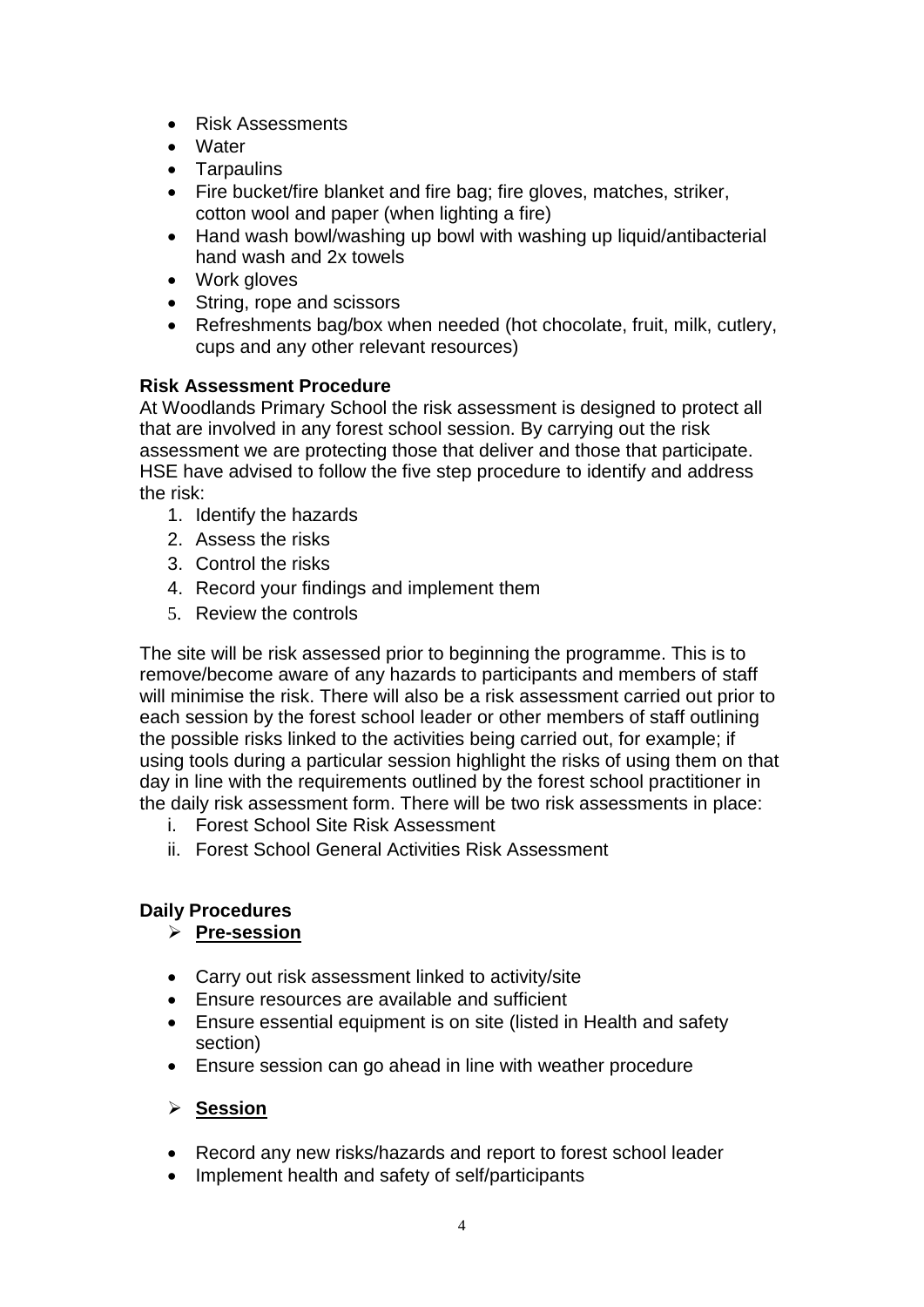Ensure correct use of tools and equipment

#### **End of session**

- Ensure all tools and equipment are checked and correctly stored
- Remove any litter/resources from site

#### **Post session**

- Replenish resources used
- Complete session evaluation form if required/needed
- Report any necessary points to forest school leader

#### **Tool procedures**

- Prior to using tools for the first time staff will meet with the forest school leader to discuss safety requirements or anytime during sessions
- When tools are not in use they will be stored off the forest site for health and safety purposes
- When required on site the tool kit must **not** be left unattended
- Staff will be asked to follow the description cards provided in tool kit for safe use and teaching
- Staff will ensure that they check and count out each tool before and after use
- Staff must report any missing or damaged tools to the forest school leader promptly
- Children will **not** be left unattended with tools (ratio increased at discretion of forest school leader)
- Staff will remind children of working in safe bubble
- Staff will ensure all tools are cleaned at the end of each session

#### **Fire safety procedures**

At Woodlands Primary School the site will have an established area for building a fire. It will be located with an 8ft or higher clearing from above. The seating around the fire will be 1.5metres away from the fire. The fire space will be enclosed by a log triangle, whilst ensuring that the ground space is clear preventing any trip/fire hazard.

- Fire must never be left unattended
- Adult to supervise at all times
- When dealing with fire/hot things, fire gloves must be worn with sleeves rolled back
- All loose clothing/jewellery secured and hair tied back
- Children will follow the fire circle rules at all times even when there is no fire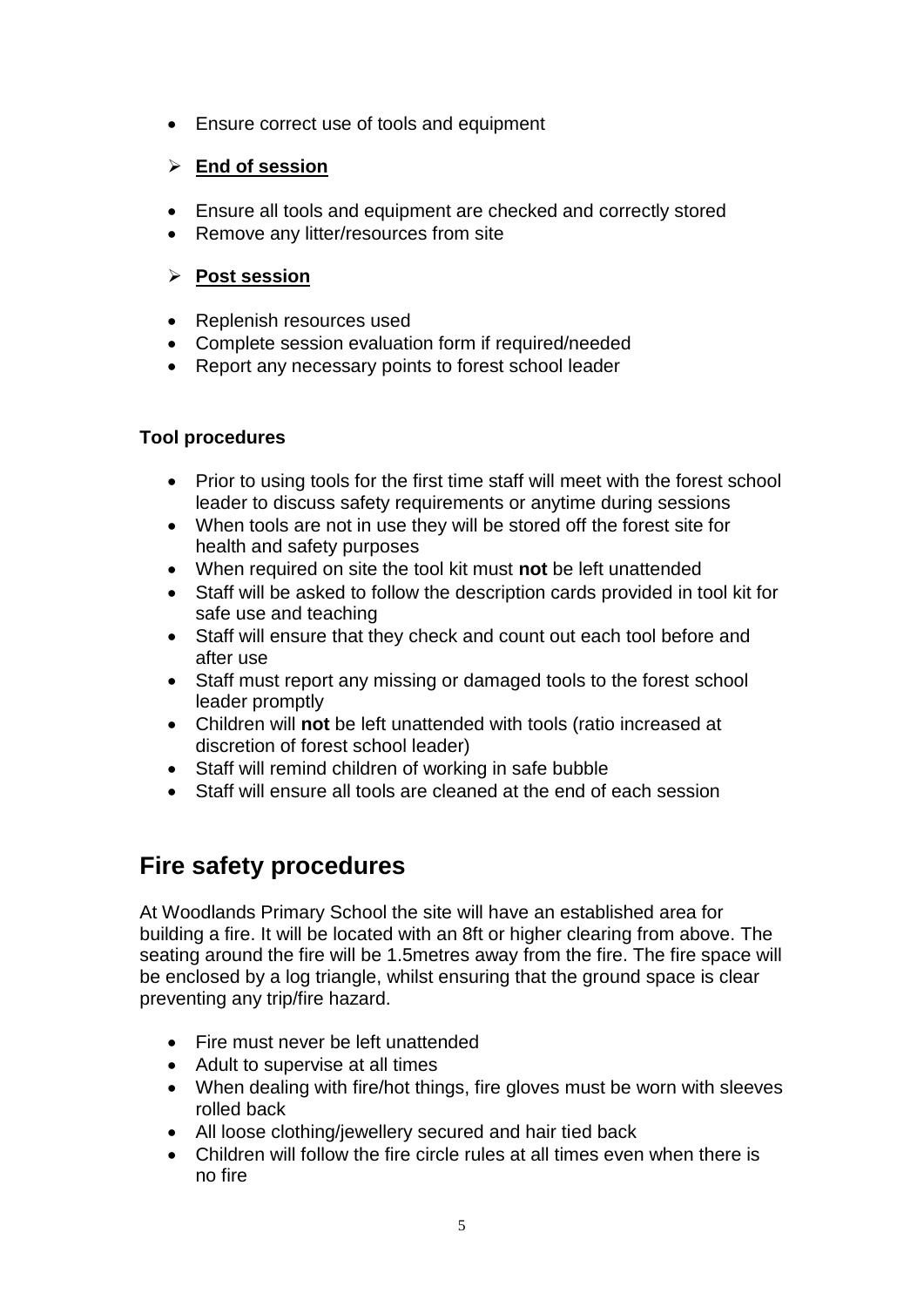• When cooking or working by fire adhere to 1:3 ratios (adult: children)

#### **Fire Circle Rules**

- $\downarrow$  Only the forest school leader and assisting practitioners will be allowed in the circle
- $\triangleq$  Children may enter the circle with supervision by the leader or supporting practitioner
- $\ddot$  Children must walk around the outer part of the circle to get from one point to another
- $\ddot{\phantom{1}}$  To sit down, children must enter from the side of the stumps/logs and then sit down in their chosen spot
- $\ddot$  To leave they must stand and leave from the side again and walk round to destination
- $\downarrow$  Whilst working with or lighting fire, staff will use a safe stance (kneel on one knee and one knee up for balance)
- $\frac{1}{\sqrt{2}}$  Staff to ensure fire is safely extinguished when finished

#### **Food safety, toileting and hygiene procedure**

**Food -** Prior to handling food staff/children will wash and dry hands thoroughly. Food shall be handled and prepared with care, for example; do not mix meat and vegetables. Any food being served needs to be cooked thoroughly in line with group dietary requirements. All food shall be stored appropriately in plastic containers and biscuits in a tin.

**Toileting –** all children and adults to ensure they have been to the toilet prior to session. During the session the school toilet should be used as the forest school is on school site, children to be accompanied by a member of staff due to the location of the site.

**Hygiene –** before and after handling food, hands will be thoroughly washed and dried using the hand wash, bowl and towel provided. Wipes are available to use if necessary (mucky hands).

#### **Emergency procedures/First aid procedure**

At Woodlands Primary School all forest school sessions will run with a qualified first aider present on the school site. If an injury occurs during a forest school session the first aider will examine and determine the severity of injury.

- If no treatment is required, then TLC is sufficient.
- If treatment is required, then complete form to send home and also school record sheet (both located in first aid bag).
- If injury cannot be dealt with in school then give immediate first aid to ensure safety of individual, inform school and dial 999 for emergency services and inform parent/guardian.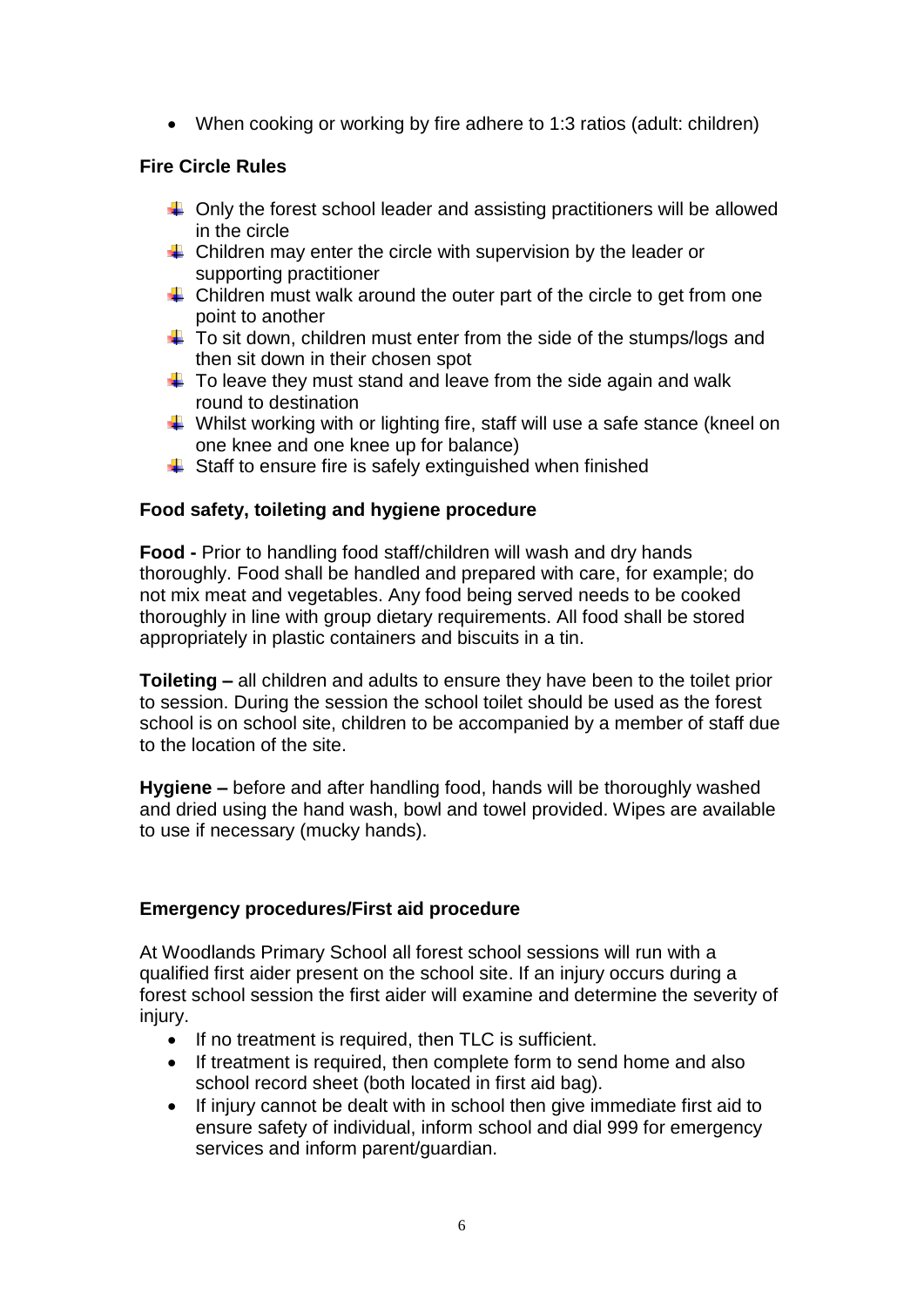Forest school session may then need to be cancelled (at the discretion of FS leader) as child may need to be accompanied and/or it may not be safe to continue.

#### **Irregular occurrence/ uninvited guest/ stranger procedure**

At Woodlands Primary School all visitors to the school are issued with a visitor badge and asked to sign in at the main office. Any person who is on school grounds without a visitor badge will be challenged by a member of staff. All pupils are reminded at the start of a forest school session that they should inform a member of staff in the forest area if they notice anyone in the school grounds who is not wearing a visitor badge. If there are any visitors on site, then the forest school practitioners will be informed on the day to expect outside visitors. As the forest school is on site there should be no danger to children from uninvited guests. However, in the event of uninvited visitors:

- Staff will gather whole group to ensure safety using the signal for rounding up (1, 2, 3 come to me or whistle – arranged with individual groups).
- A forest school practitioner can approach the individual and escort them to the school office.
- If unsuccessful in directing the visitor walk away, then notify school office immediately.
- If children are at risk they should be escorted to the school building immediately.
- Staff will contact the school office immediately if there is a risk to health and safety

#### **Weather**

- Forest school sessions are planned to run in all weather conditions.
- Children and practitioners are advised to dress in layers so that they can be warm or cooled down.
- Waterproof clothing will be in school for all sessions provided by parents (school also has spare).
- If the forest school leader feels that the weather is too severe to work in, then it will be cancelled at the discretion of the leader.

#### **Behaviour**

- During the forest school session, the leader, together with the group will set out site rules. These will be identified by the children (do/don't).
- These rules can then be displayed and referred to throughout the sessions.
- Adults to reinforce expected behaviour during sessions and act as role models.
- Anyone found misbehaving will be reminded of the rules.